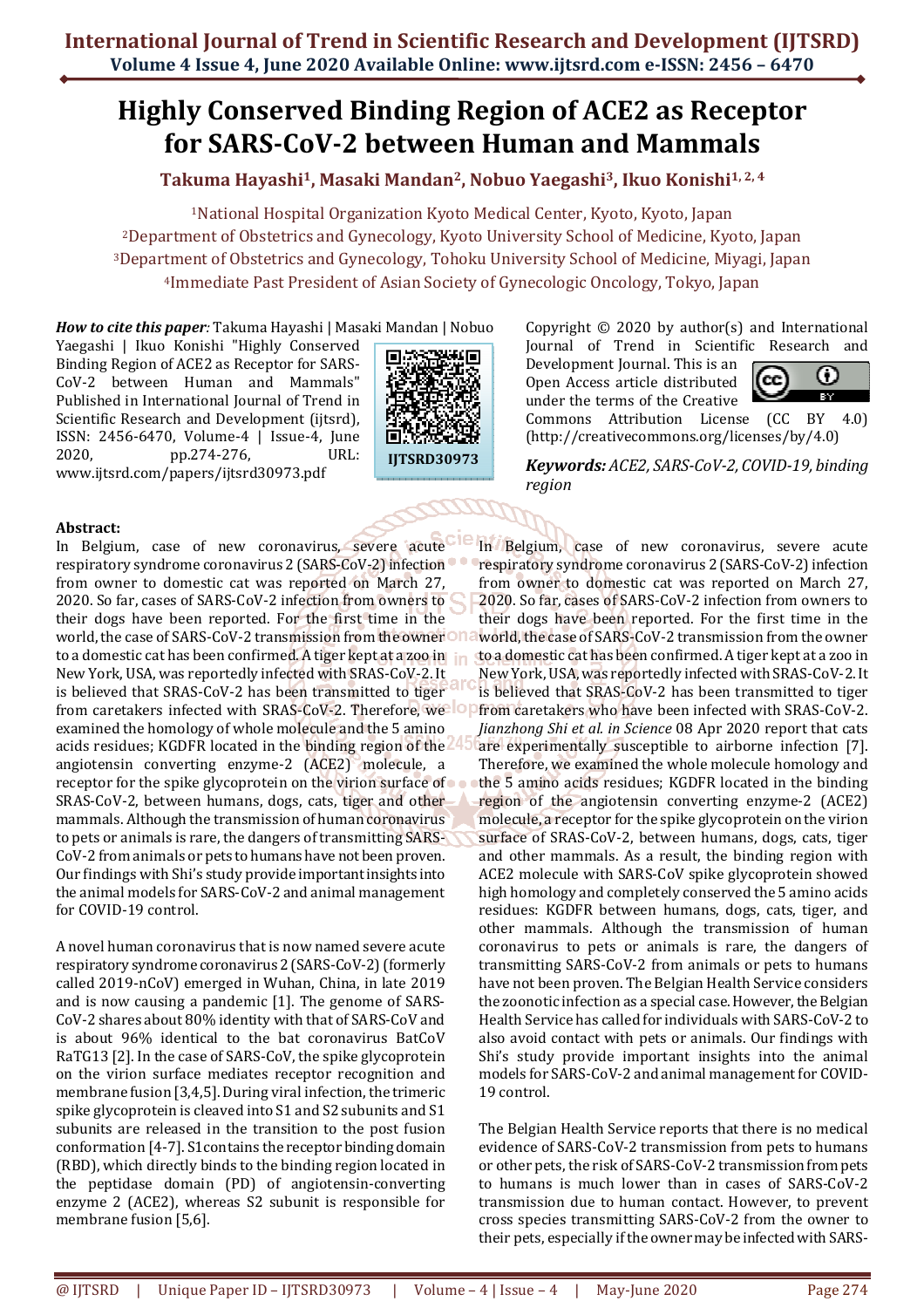International Journal of Trend in Scientific Research and Development (IJTSRD) @ www.ijtsrd.com eISSN: 2456-6470

CoV-2, owners should avoid close contact with pets and refrain from licking their faces. The information from our examinations will support precision vaccine design and the discovery of antiviral therapeutics, accelerating medical countermeasure development.

#### **Footnote**

The materials (manuscript and figures) are original research, has not been previously published and has not been submitted for publication elsewhere while under consideration.

#### **Disclosure**

The authors declare no potential conflicts of interest. The funders had no role in study design, data collection and analysis, decision to publish, or preparation of the manuscript.

#### **Acknowledgments**

We thank Professor Richard A. Young (Whitehead Institute for Biomedical Research, Massachusetts Institute of Technology, Cambridge, MA) for his research assistance. This study was supported in part by grants from the Japan Ministry of Education, Culture, Science and Technology (No. 24592510, No. 15K1079, and No. 19K09840), the Foundation of Osaka Cancer Research, The Ichiro Kanehara Foundation for the Promotion of Medical Science and Medical Care, the Foundation for Promotion of Cancer Research, the Kanzawa Medical Research Foundation, The Shinshu Medical Foundation, and the Takeda Foundation for Medical Science.

### **References**

- [1] Coronavirus disease (COVID-2019) situation reports. arch ar Geneva: World Health Organization, 2020. lopme (https://www.who.int/emergencies/diseases/novelcoronavirus-2019/situation-reports/).
- [2] Zhou P, Yang XL, Wang XG, Hu B, Zhang L, Zhang W, Si HR, Zhu Y, Li B, Huang CL, Chen HD, Chen J, Luo Y, Guo

H, Jiang RD, Liu MQ, Chen Y, Shen XR, Wang X, Zheng XS, Zhao K, Chen QJ, Deng F, Liu LL, Yan B, Zhan FX, Wang YY, Xiao GF, Shi ZL. A pneumonia outbreak associated with a new coronavirus of probable bat origin. Nature 579(7798), 270-273, 2020. doi: 10.1038/s41586-020-2012-7.

- [3] Gallagher TM, Buchmeier MJ. Coronavirus spike proteins in viral entry and pathogenesis. *Virology* 279, 371-374, 2001.
- [4] Simmons G. Zmora P. Gierer S. Heurich A. Pöhlmann S. Proteolytic activation of the SARS-coronavirus spike protein: cutting enzymes at the cutting edge of antiviral research. *Antiviral Research* 100, 605-614, 2013. doi: 10.1016/j.antiviral.2013.09.028.
- [5] Yan R, Zhang Y, Li Y, Xia L, Guo Y, Zhou Q. Structural basis for the recognition of SARS-CoV-2 by full-length human ACE2. *Science* 367(6485), 1444-1448, 2020. doi: 10.1126/science.abb2762
- [6] Lu R, Zhao X, Li J, Niu P, Yang B, Wu H, Wang W, Song H, Huang B, Zhu N, Bi Y, Ma X, Zhan F, Wang L, Hu T, Zhou H, Hu Z, Zhou W, Zhao L, Chen J, Meng Y, Wang J, Lin Y, Yuan J, Xie Z, Ma J, Liu WJ, Wang D, Xu W, Holmes EC, Gao GF, Wu G, Chen W, Shi W, Tan W. Genomic characterisation and epidemiology of 2019 novel coronavirus: implications for virus origins and receptor **binding**. *Lancet* 2020. https://doi.org/10.1016/S0140-6736(20)30251-8 (2020).

International  $770$  Shi J, Wen Z, Zhong G, Yang H, Wang C, Huang B, Liu R, of Trend in ScierHe X, Shuai L, Sun Z, Zhao Y, Liu P, Liang L, Cui P, Wang J, Zhang X, Guan Y, Tan W, Wu G, Chen H, Bu Z. Susceptibility of ferrets, cats, dogs, and other domesticated animals to SARS-coronavirus 2. *Science* 08 Apr 2020: eabb7015 DOI: 10.1126/science.abb7015